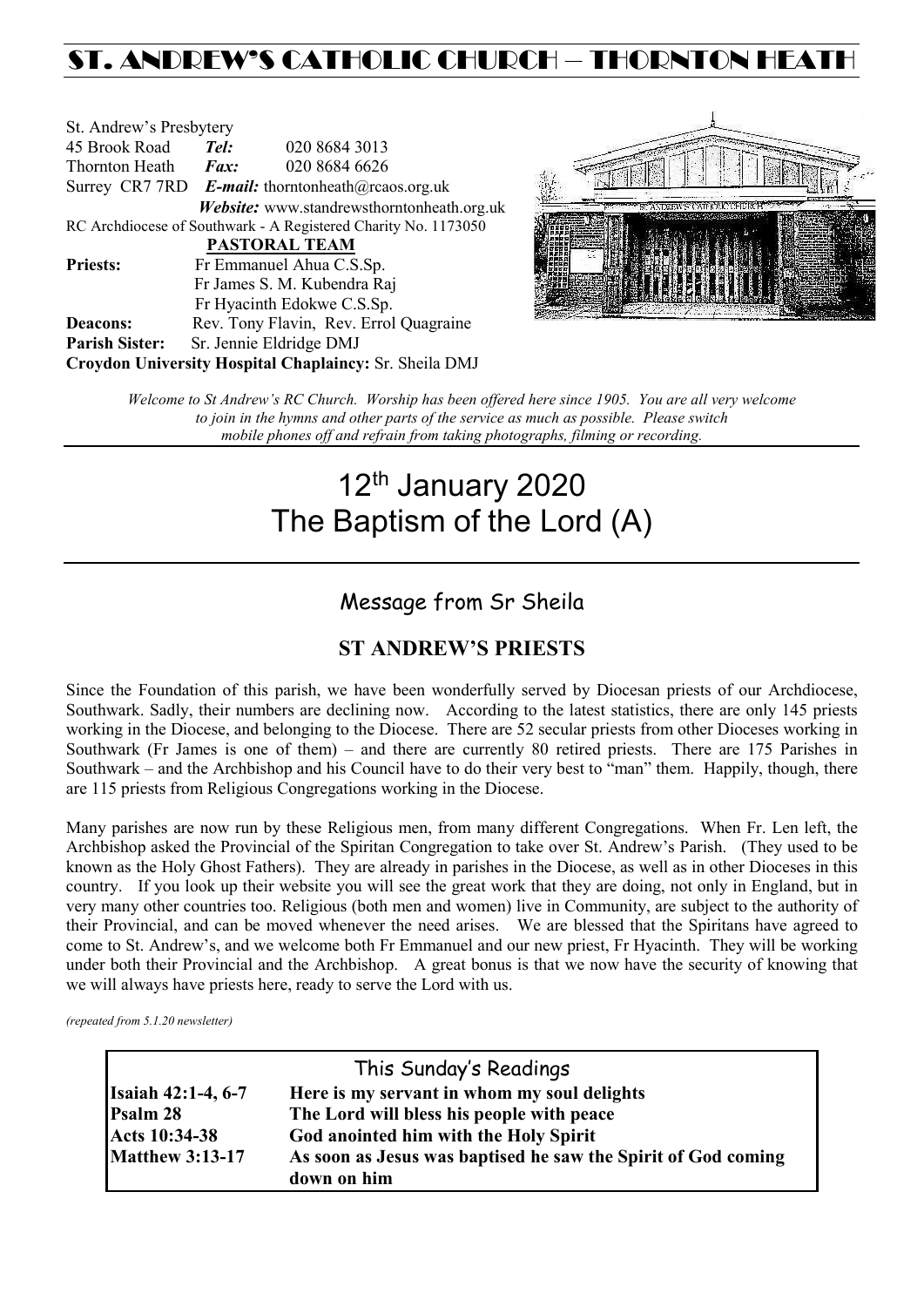### Diary for the Week

|                                   |                         | UNIY IVI IIK WEEN                       |                                     |
|-----------------------------------|-------------------------|-----------------------------------------|-------------------------------------|
| Sunday 12 <sup>th</sup> January   |                         | 6.00pm (Saturday) First Mass of Sunday: | Parishioners                        |
| The Baptism of the Lord           |                         | <b>Thanksgiving Mass for</b>            |                                     |
|                                   |                         | <b>St Andrew's volunteers</b>           |                                     |
|                                   | 9.30am                  | <b>Mass</b>                             | John Messina RIP                    |
|                                   | 11.30am                 | Mass                                    | Mrs Felicia Boateng (Thanksgiving)  |
|                                   |                         |                                         |                                     |
|                                   | 4.00pm                  | <b>Confirmation Catechists</b>          |                                     |
|                                   |                         | <b>Meeting (EA room)</b>                |                                     |
|                                   | 5.00pm                  | <b>Rosary</b>                           |                                     |
|                                   | $5.15 - 5.45$ pm        | <b>Exposition and Benediction</b>       |                                     |
|                                   | 6.00 <sub>pm</sub>      | Mass                                    | Mrs O'Hara RIP                      |
|                                   | $7.00 - 9.00$ pm        | <b>Charismatic Prayer Group</b>         |                                     |
| Monday $13^{th}$ January          | 7.30am                  | Mass                                    | Mrs Caroline RIP                    |
|                                   |                         |                                         |                                     |
| St Hilary                         | 10.00am                 | Mass                                    | Mingau & Piedade Fernandes RIP      |
| $1$ Samuel $1:1-8$                | $5.45 - 7.15$ pm        | <b>Beavers (hall)</b>                   |                                     |
| Mark 1:14-20                      | $7.00 - 8.00 \text{pm}$ | <b>Parish Surgery</b>                   |                                     |
|                                   | $7.00 - 8.00$ pm        | <b>Family Holy Hour</b>                 |                                     |
|                                   | $7.30 - 9.00$ pm        | <b>Scouts (hall)</b>                    |                                     |
| Tuesday 14 <sup>th</sup> January  | 7.30am                  | Mass                                    | Mr & Mrs McCormack                  |
| Feria. 1 Samuel 1:9-20            | 10.00am                 | Mass                                    |                                     |
|                                   |                         |                                         | Ritchie Family (Special Intention)  |
| Mark 1:21-28                      |                         |                                         |                                     |
| <b>Wednesday 15th January</b>     | 7.30am                  | Mass                                    | Mr Tarragona RIP                    |
| Feria                             | 10.00am                 | Mass                                    | Francis John Hampshire RIP          |
| 1 Samuel 3:1-10, 19-20            | 2.00 <sub>pm</sub>      | <b>Active Retirement Group</b>          |                                     |
| Mark 1:29-39                      | 6.00pm                  | <b>Lectio Divina Group (hall)</b>       |                                     |
|                                   | 7.00pm                  | <b>Baptism meeting (EA room)</b>        |                                     |
|                                   | 7.30pm                  |                                         |                                     |
|                                   |                         | <b>Legion of Mary (hall)</b>            |                                     |
| Thursday 16 <sup>th</sup> January | 7.30am                  | Mass                                    | Patricia Wocial (Special Intention) |
| Feria                             | 10.00am                 | Mass                                    | Paul Etuka RIP                      |
| 1 Samuel 4:1-11                   | $7.00 - 8.30$ pm        | <b>Cubs (St James the Great)</b>        |                                     |
| Mark 1:40-45                      | 7.30pm                  | <b>Post Presentation Meeting</b>        |                                     |
| Friday 17 <sup>th</sup> January   | 7.30am                  | Mass                                    | Joseph Kwame Baffoe RIP             |
| St Anthony                        | 10.00am                 | Mass                                    | J. Okoroafor                        |
| 1 Samuel 8:4-7, 10-22             |                         |                                         |                                     |
|                                   | 6.30pm                  | <b>Brownies/Guides (hall)</b>           |                                     |
| Mark 2:1-12                       |                         |                                         |                                     |
| Saturday 18 <sup>th</sup> January | $9.20 - 11.15$ am       | <b>First Holy Communion</b>             |                                     |
| Feria                             |                         | <b>Meeting (hall/Church)</b>            |                                     |
| 1 Samuel 9:1-4. 17-               | 9.30am                  | Mass                                    | John (Birthday)                     |
| 19:10:1                           | 10.00am                 | <b>Rosary</b>                           |                                     |
| Mark 2:13-17                      | $10.00 - 10.30$ am      | <b>Confessions</b>                      |                                     |
|                                   | $5.00 - 5.30$ pm        | <b>Confessions</b>                      |                                     |
|                                   | 6.00 <sub>pm</sub>      | First Mass of Sunday                    |                                     |
|                                   |                         |                                         | Cecile Assogbagbe RIP               |
| Sunday 19 <sup>th</sup> January   | 9.30am                  | Mass                                    | Hayfron Family (Thanksgiving)       |
| $2^{nd}$ Sunday of the Year       | 11.30am                 | Mass                                    | Cecelia Angress                     |
|                                   | 5.00pm                  | <b>Rosary</b>                           |                                     |
| Peace Day                         | $5.15 - 5.45$ pm        | <b>Exposition and Benediction</b>       |                                     |
|                                   | 6.00 <sub>pm</sub>      | Mass                                    | Parishioners                        |
|                                   | $7.00 - 9.00$ pm        | <b>Charismatic Prayer Group</b>         |                                     |
|                                   |                         |                                         |                                     |

| Money Matters                 |        |                               |                            |  |  |
|-------------------------------|--------|-------------------------------|----------------------------|--|--|
|                               |        | <b>Collection Last Sunday</b> | £1,328.10                  |  |  |
|                               |        | Payment by Standing Order     | £ $700.00$                 |  |  |
|                               |        | Total offertory               | £2,028.10                  |  |  |
| Thank you for your generosity |        |                               |                            |  |  |
| Altar Servers                 |        |                               | Church Cleaners            |  |  |
| This week                     | Team 3 |                               | This week Fifi's Group     |  |  |
| Next week                     | Team 1 |                               | Next week Sancho's Dusters |  |  |
|                               |        |                               |                            |  |  |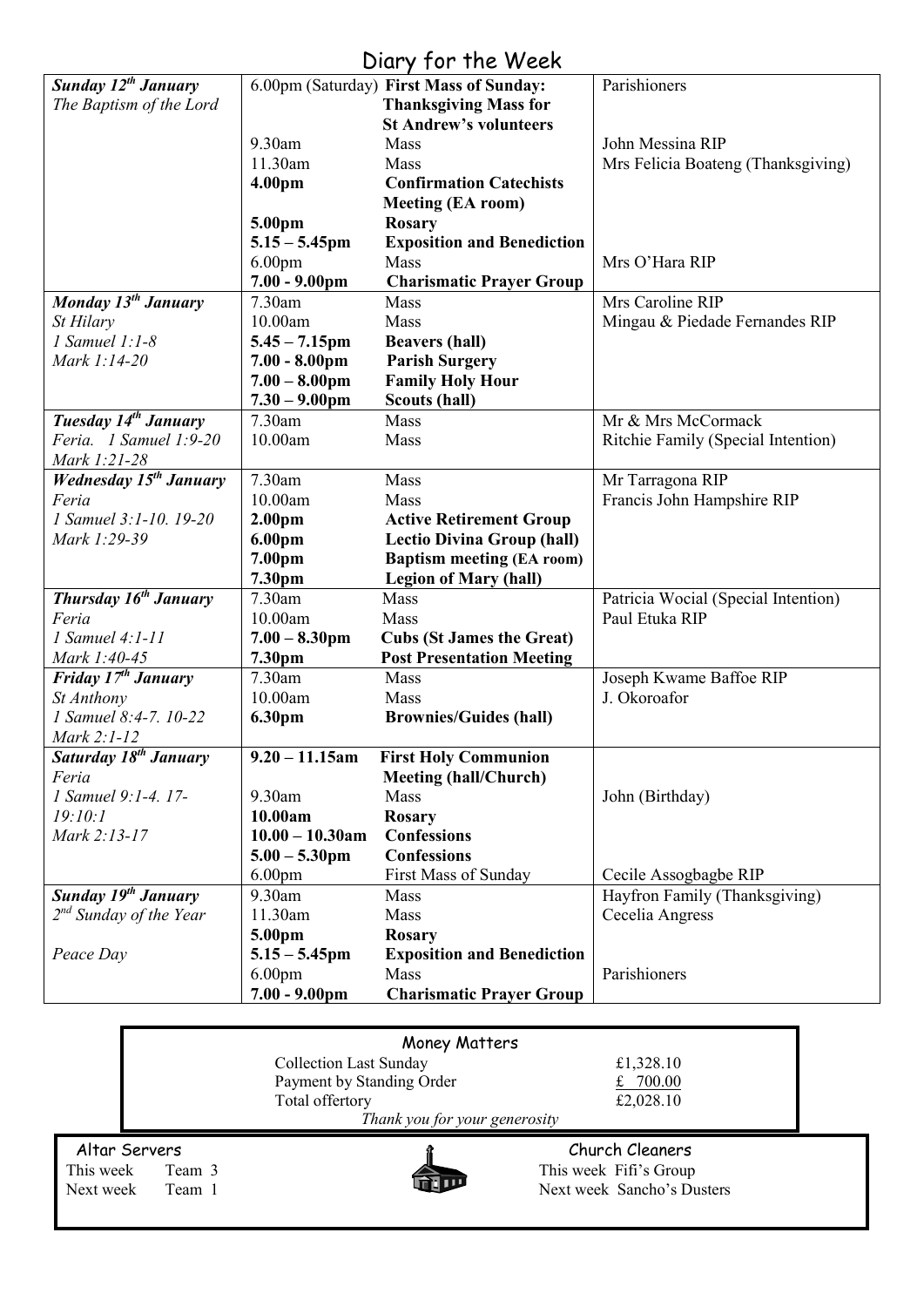### St. Andrew's Parish Notices

#### **CONFIRMATION 2020**

Bishop Paul Hendricks will be coming to administer the Sacrament of Confirmation on Saturday 6<sup>th</sup> June at 11am Mass. Sr. Jennie and the catechists will receive requests from those who are in year 9 and above who wish to be confirmed after all Sunday Masses in January. Please be prepared to give your reasons for wanting to be confirmed.

#### **TEA/COFFEE AFTER SUNDAY 9.30AM MASS**

You are all invited to go along to the hall after every 9.30am Sunday Mass where tea/coffee and cakes are always served. All are most welcome.

#### **PERPETUAL ADORATION**

Please check the notice board giving information about our timeline for the introduction of Perpetual Adoration in our parish.

#### **FAMILY HOLY HOUR**

Please join us for our Family Holy Hour on Monday  $13<sup>th</sup>$  January from  $7 - 8$ pm. We ask our children, families and parishioners to come and join us to pray for peace in our hearts, our homes, our families and the whole world. All are welcome however long you can stay.

#### **ST ANDREW'S AFTERNOON TEA PARTY**

Thank you to everyone who has purchased tickets for our next Afternoon Tea party on Saturday 25<sup>th</sup> January. Please note that that tea will be served from 2:00 - 5:00 pm.

#### **A DAY WITH JESUS**

You are invited to the 'A Day with Jesus' Ministry being held here at St Andrew's Church on every fourth Saturday of every month from  $12 - 4.00$ pm. Please see the notice board for full programme details and contacts.

#### **CRIB OFFERING 2019**

This Christmas our Crib Offering will be donated to the Catholic Children's Society's Southwark Crisis Fund. This fund provides emergency grants for children and families in our Archdiocese who are facing a crisis in their lives. Every single penny donated to the Crib will be given out via these grants. Thank you for your support.

The tradition of erecting a Crib was started by St Francis of Assisi because of the fact that many people could not read at that time. He would erect the Crib at the beginning of December and it would be there until the end of February. That tradition is continued in Rome where the Crib in St Peter's Square stays up until that time. Our Crib will be here until the last weekend of January.

#### **THE ROSARY**

The Rosary is prayed each weekday after the 10.00am Mass (and Saturday 9.30am). After Mass and after a few minutes of silence the Rosary will be prayed and then, after a short pause, other devotional prayers will be prayed. All are welcome to join however long you can stay – there is no formal membership, just a desire to pray the Rosary.

#### **SECOND COLLECTION NEXT WEEK**

The collection will be for Pax Christi, International Catholic Movement for Peace. Pax Christi relies on your support to continue their work of peace making. The work of Pax Christi is based on the gospel and inspired by faith. Their vision is of a world where people can live in peace, without fear of violence in all its forms. Rooted in Catholic Christianity, they work with all who share their values to abolish war and create communities of peace and justice. Please take an envelope from the porch and return next week for the collection – thank you.